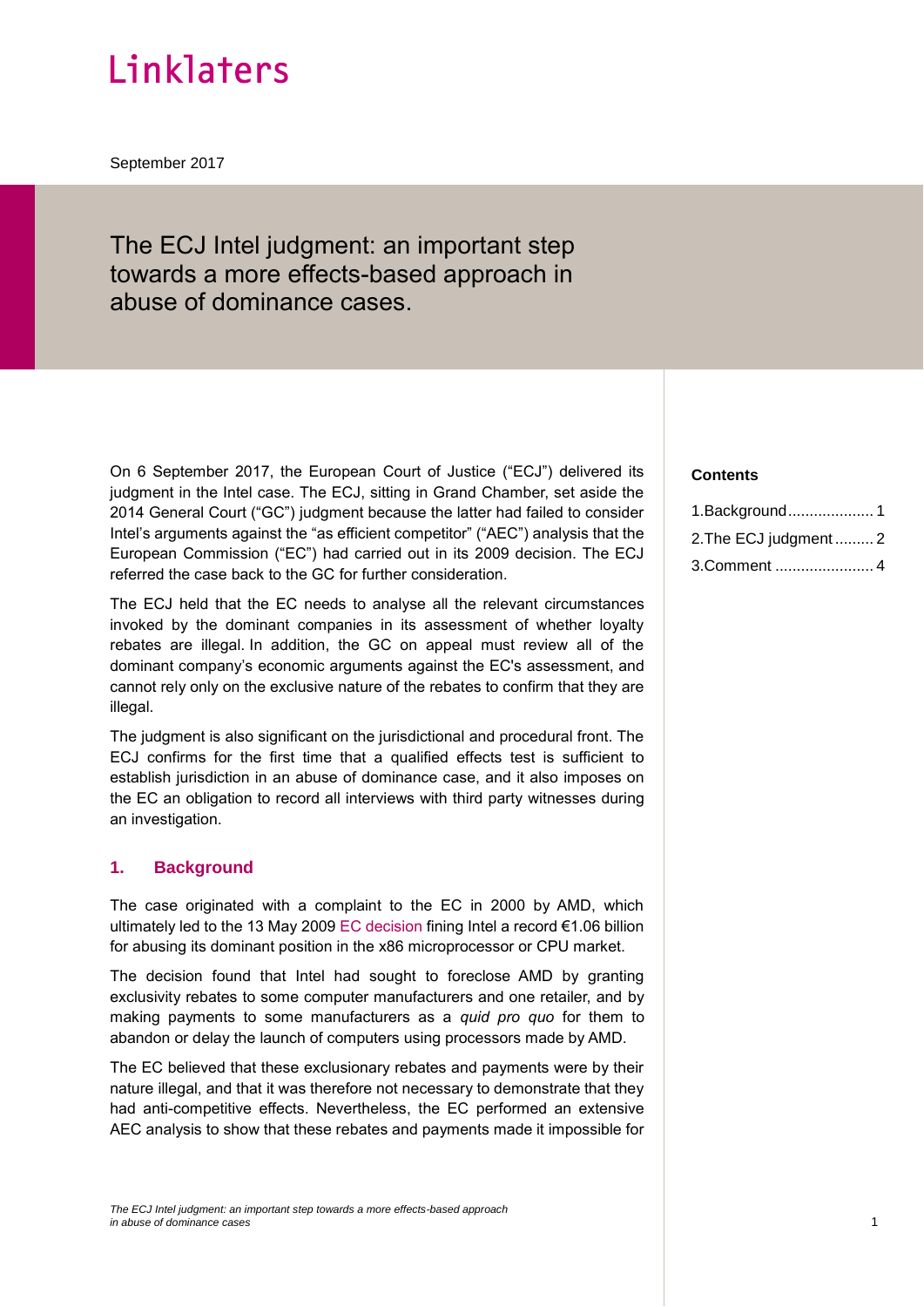an as efficient competitor to compete profitably.<sup>1</sup> This was the first time that the EC applied the AEC test in a decision, and it did so even though self-imposed guidance set out in the 2009 Enforcement Priorities Notice on Article 102 TFEU did technically not apply to the Intel case.

In its [judgment,](http://curia.europa.eu/juris/document/document.jsf?text=&docid=153543&pageIndex=0&doclang=en&mode=lst&dir=&occ=first&part=1&cid=694346) the GC upheld the Intel decision on all points of law and fact. The GC held in particular that the AEC test (and Intel's criticisms of that test) were irrelevant, given that the exclusivity rebates and payments were by their nature illegal.

Intel appealed to the ECJ and Advocate-General Wahl in his October 2016 [opinion](http://curia.europa.eu/juris/document/document.jsf?text=&docid=184682&doclang=EN) recommended that the ECJ uphold the appeal.

### <span id="page-1-0"></span>**2. The ECJ judgment**

#### *Assessment of exclusionary rebates*

In its [judgment,](http://curia.europa.eu/juris/document/document.jsf?text=&docid=194082&pageIndex=0&doclang=en&mode=lst&dir=&occ=first&part=1&cid=694847) the ECJ upheld Intel's appeal on the GC's failure to assess Intel's rebates in light of all the relevant circumstances.

The ECJ, citing *Post Danmark I*, recalled at the outset that the purpose of Article 102 TFEU is not to ensure that less efficient competitors remain in the market. The ECJ held that, as a result, "not every exclusionary effect is necessarily detrimental to competition", given that competition on the merits may by definition lead to the marginalisation or exit of less efficient competitors.<sup>2</sup>

The ECJ referred to the *Hoffmann-La Roche* case law and recognised that it resulted in a presumption of illegality for exclusivity rebates practised by dominant firms. <sup>3</sup> However, the ECJ continued with an important clarification: the EC should carry out a full assessment of all the relevant circumstances surrounding the rebate scheme if the dominant company *"submits […] on the basis of supporting evidence, that its conduct was not capable of restricting competition and, in particular, of producing the alleged foreclosure effects"* (para. 138).

The ECJ held that in such a case the EC is required to analyse not only the extent of the company's dominance in the relevant market, market coverage, and the conditions and the terms and conditions of such rebates, as well as their duration and value, but also the existence of a strategy aimed at excluding competitors that are *at least as efficient as the dominant company* (para. 139).

The ECJ also explicitly recognised the possibility of justifying the rebate based on efficiencies that benefit the consumer and that would counterbalance the exclusionary effects. The ECJ noted that the need to assess anti-competitive effects may be necessary to conduct this balancing exercise.

In applying the above principles, the ECJ concluded that the AEC test contained in the Intel decision should have played an important role, regardless of the fact that the decision itself explicitly stated that such an AEC test was not necessary for a finding of abuse of dominance (para. 143). As a result, the ECJ

l 1 Intel Decision, paras 1002-1155.

<sup>2</sup> Case C-209/10, *Post Danmark*, paras. 21 - 22; Case 413/14P, *Intel*, paras. 133 -134.

<sup>3</sup> Case 85/76, *Hoffmann-La Roche*, para. 89; Case 413/14P, *Intel*, para. 137.

*The ECJ Intel judgment: an important step towards a more effects-based approach in abuse of dominance cases* 2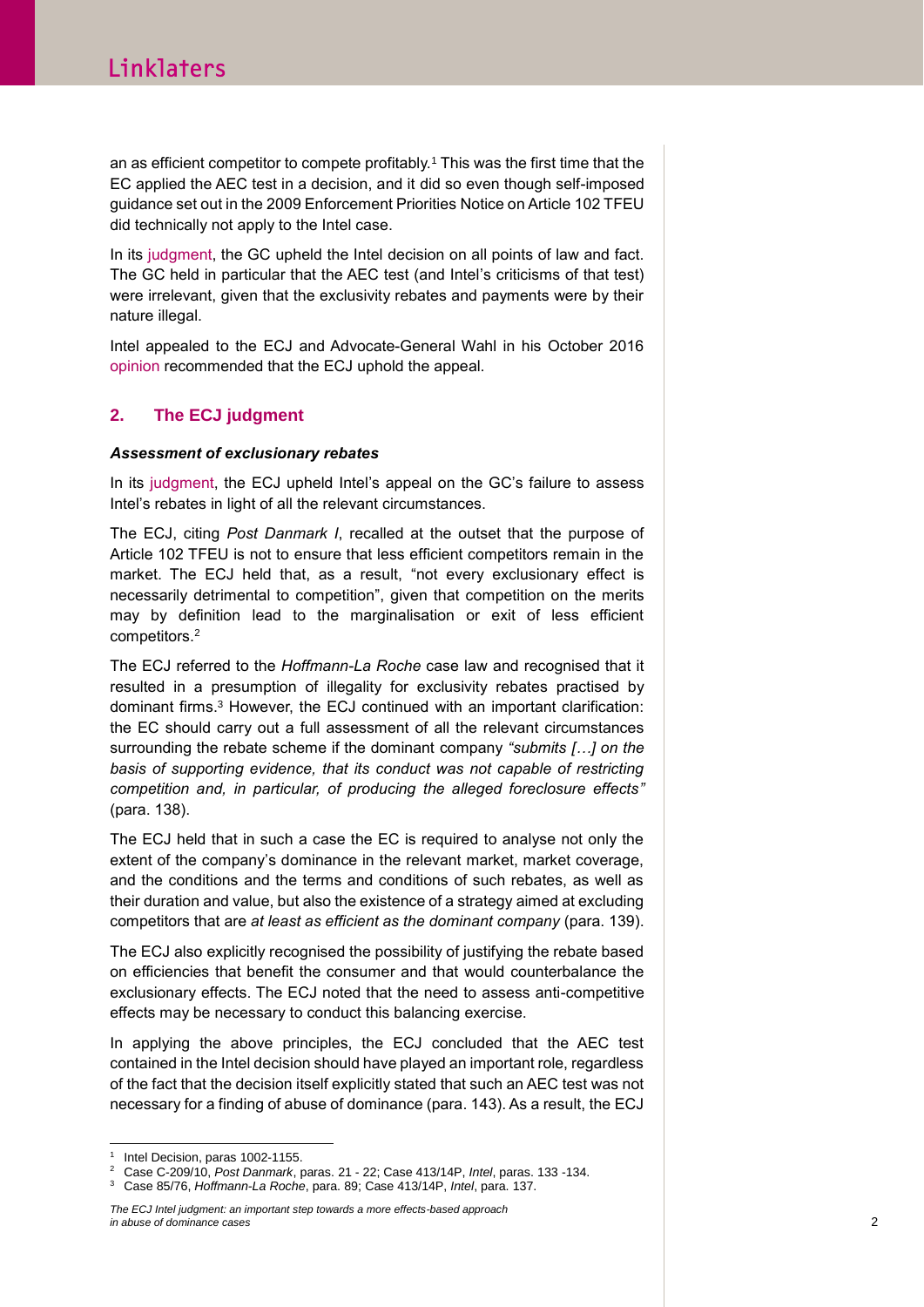concluded that the GC was wrong to ignore Intel's arguments and criticisms of the EC's AEC test (paras. 144-147).

The case has now been referred back to the GC for a consideration of the factual and economic evidence in light of Intel's arguments (para. 148).

#### *Duty to record interviews*

The ECJ also confirmed that all interviews of third parties during an investigation should be recorded and made available to the defendant (paras. 89-91). The GC had rejected Intel's arguments in this respect, holding that the meetings and interviews in question were of an informal nature.

However, Intel's plea on this procedural point was ultimately rejected because there was no evidence that the EC used the information obtained during the interview to inculpate Intel (para. 95).

#### *Jurisdiction*

The Intel judgment also makes important points on the jurisdictional front. Up until now there had been two different jurisdictional tests: the qualified effects test set out by the *Gencor* case law, involving a merger, under which the EC has jurisdiction if the conduct in question has foreseeable, immediate and substantial effects in the EU,<sup>4</sup> and the implementation test set out in *Wood Pulp*, involving a cartel, according to which EC jurisdiction is established if the agreement or concerted practice is implemented in the EU.<sup>5</sup>

The ECJ clearly confirmed that both tests can be used to establish jurisdiction, and rejected Intel's argument that the qualified effects test is inappropriate for abuse of dominance cases. The ECJ noted that both the qualified effects and the implementation tests pursue the same objective, which is to prevent conduct which is liable to have anti-competitive effects in the common market (paras. 45-47).

The ECJ also rejected Intel's alternative arguments that the qualified effects test was not met because its agreements with Lenovo involved only a limited number of products and produced negligible effects in the EU. The ECJ held that the threshold for finding qualified effects in the EU is very low, noting in particular that the EC is entitled to rely on the probable effects of the overall conduct – in this case Intel's overall strategy to exclude AMD in the EEA and elsewhere – in order to establish that it is foreseeable that the conduct in question has immediate and substantial effects in the EU (para. 51). The ECJ noted that artificially segmenting each element of a broader strategy would enable companies to easily escape EU jurisdiction (para. 57).

Given that the qualified effects test was met, the ECJ did not consider Intel's arguments concerning the implementation test, noting that the GC merely examined that test for the sake of completeness.

l <sup>4</sup> Case T-102/96, *Gencor*, para. 74.

<sup>5</sup> Case 89/85, Joined cases, *Wood Pulp.*

*The ECJ Intel judgment: an important step towards a more effects-based approach in abuse of dominance cases* 3